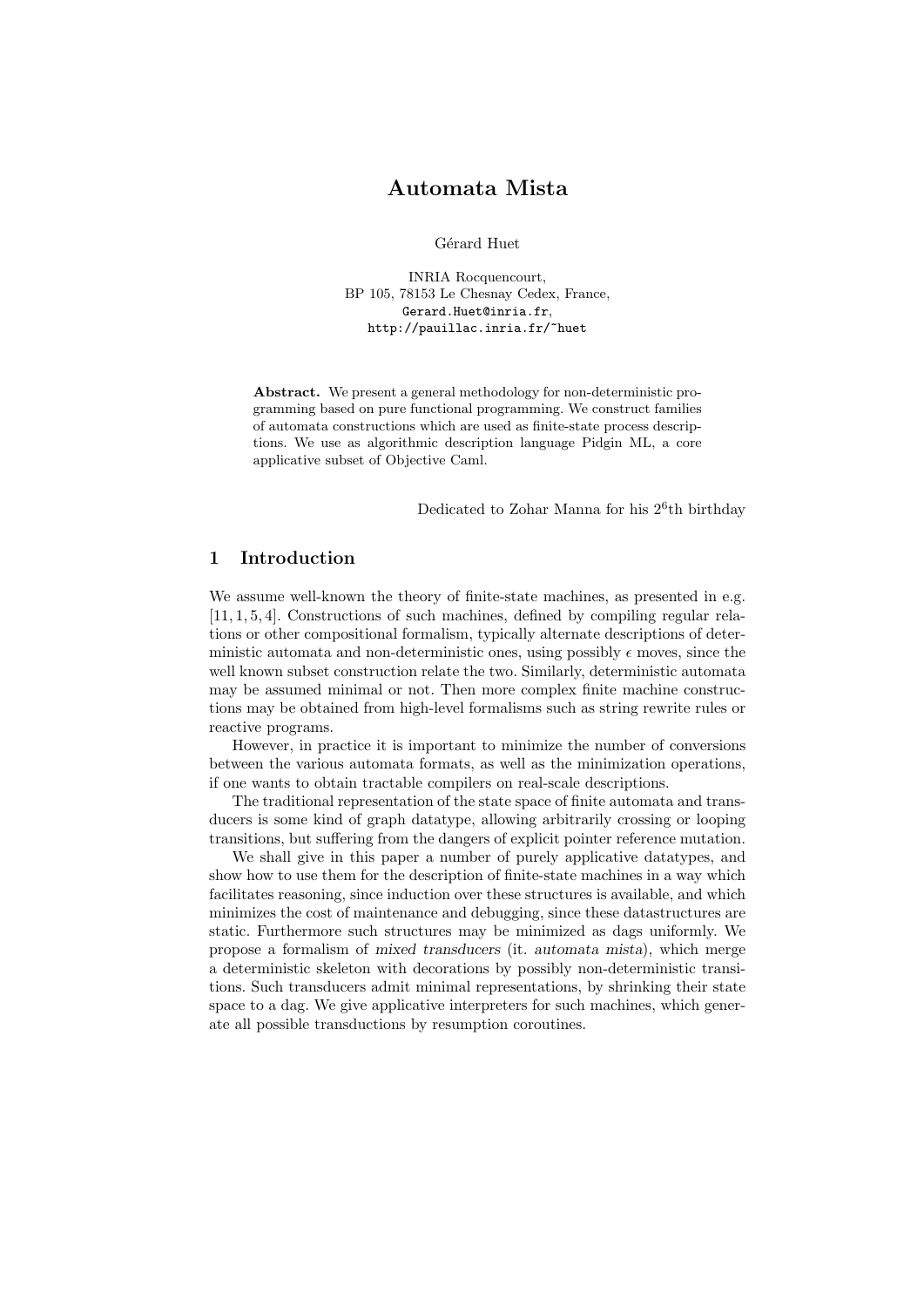We give a termination argument for an important subclass of such finite machines, which uses the Dershowitz-Manna multiset ordering [3] in a natural way, and which is invariant by choice selection, allowing arbitrary selection tactics such as preference by weights obtained by training on annotated samples or other stochastic automata descriptions.

All our constructions use the algorithmic description language Pidgin ML, a core applicative subset of Objective Caml [10, 2]. A useful reference for the basic datatypes and algorithms is our description of the Zen toolkit [7, 9, 8].

## 2 Finite-state Machines

### 2.1 Simplistic Automata

We use as alphabet the natural numbers provided by the hardware processor:

type  $letter = int$ and word  $=$  list letter;

Simplistic automata have their state graph expressed as a lexicon tree, or trie:

type trie =  $[$  Trie of  $($ bool  $\times$  arcs)  $]$ and  $\arcs = \text{list}$  (letter  $\times$  trie);

For instance, the trie storing the set of words  $\{[1; 2], [2], [2; 2], [2; 3]\}$  standing for the strings {AB, B, BB, BC} is represented as

 $Trie(False, [(1, Trie(False, [(2, Trie(True, [])))]));$  $(2,$  Trie (True,  $(2,$  Trie (True,  $|)$ );  $(3, \text{True} (\text{True} , [\,]) )) )$  ) ) ) ;

Membership in a trie is expressed by a simple recursion:

```
(* \, mem \, : \, word \rightarrow \, trie \rightarrow bool \, * )value rec mem w = fun
   \lceil Trie (b, 1) \rightarrow match w with
       \begin{bmatrix} \end{bmatrix} \rightarrow b\vert \quad[n : : r ] \rightarrowtry mem r (List. assoc n 1)with [Not\_found \rightarrow False]]
   ] ;
```
Remark 1. We assume, but do not enforce, that for every letter there is at most one arc labeled with it from any trie node. We do not assume that arcs are listed in increasing order of the letters. More efficient implementations may use this assumption, implement the list of arcs as a binary search tree, etc. Many such variations exist, which may be justified by the actual application aimed at. As usual, we consider that such optimisations ought to be studied at a late stage in the design, after careful benchmarking on real-scale data. For the moment, think of our arcs a-lists as simple implementations of finite maps letter  $\rightarrow$  trie.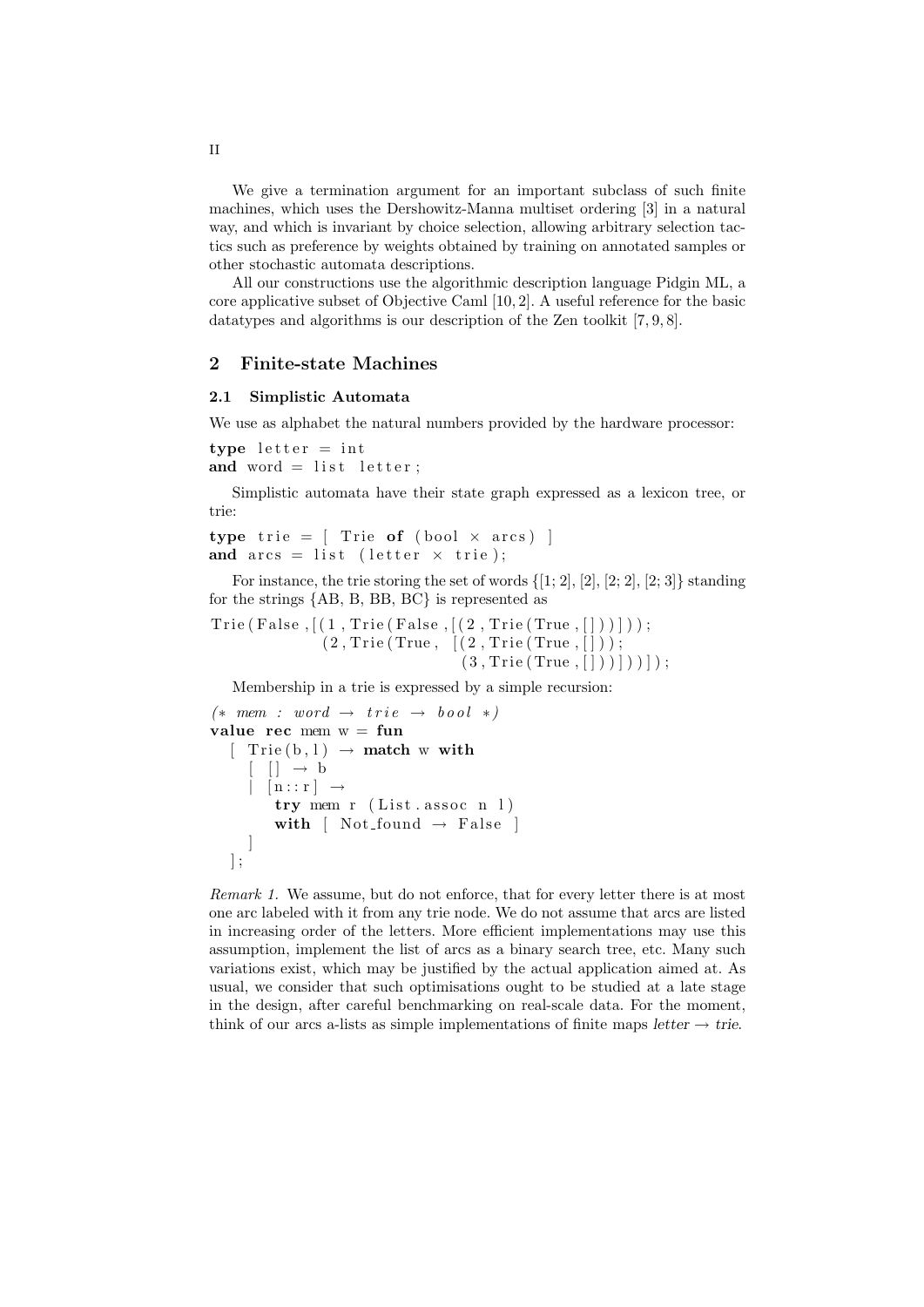Every trie  $t$  defines the state graph of a simplistic automaton, whose initial state is the top node, and accepting states are the trie nodes with a  $True$  flag:  $Trie(True, l)$ . Acceptance of a word w by the simplistic automaton t is simply mem w t.

Simplistic automata are exactly the acyclic deterministic finite-state automata, with sharing of initial common paths. They recognize the finite languages.

#### 2.2 Minimal Simplistic Automata

Proposition 1. Every simplistic automaton admits a unique equivalent minimal simplistic automaton.

*Proof.* Share the lexical tree as a dag, using the *Share* functor  $[6, 8]$ .

Remark 2. The minimal simplistic automaton recognizing a given language represents the minimal deterministic finite-state automaton which recognizes its language. We leave the proof of this simple fact to the reader.

### 3 Mixed Automata

#### 3.1 Non-deterministic Transitions

We now add a zest of non-determinism, together with potential loops in the state space. But since we want to stay in the applicative programming paradigm of inductive structures, we do not want to have state graphs built with mutable references. We use a notion of virtual address, where states are named by a word defining a path from the initial state; such a word may not be unique, in case of sharing.

```
type address = [ Path of word ];
type auto = \int State of (bool \times deter \times choices) ]
and deter = list (letter \times auto)
and choices = list (word \times address);
```
The nondeterministic part of an auto node represents a multiset of transitions guarded by a word. Since these guard words may be empty, we accommodate the traditional notion of  $\epsilon$  move from finite automata folklore, but the general notion of a non-deterministic finite automaton as well. Indeed, the deterministic part is optional in this respect. The only problem is that virtual addresses must indeed point to locations accessible from the top node, whereas there exist nondeterministic automata which have no deterministic sub-automaton spanning the whole space set. In that case, we may still represent faithfully the nondeterministic automaton by considering a forest of trees, rather than a single tree. Let us assume that this forest is represented as an auto array. Since addresses may not be local to a tree, but may point to another tree in the forest, we shall represent them as a pair of an integer giving the tree index, and a word giving the local path in the indexed tree; thus we replace the address type above by: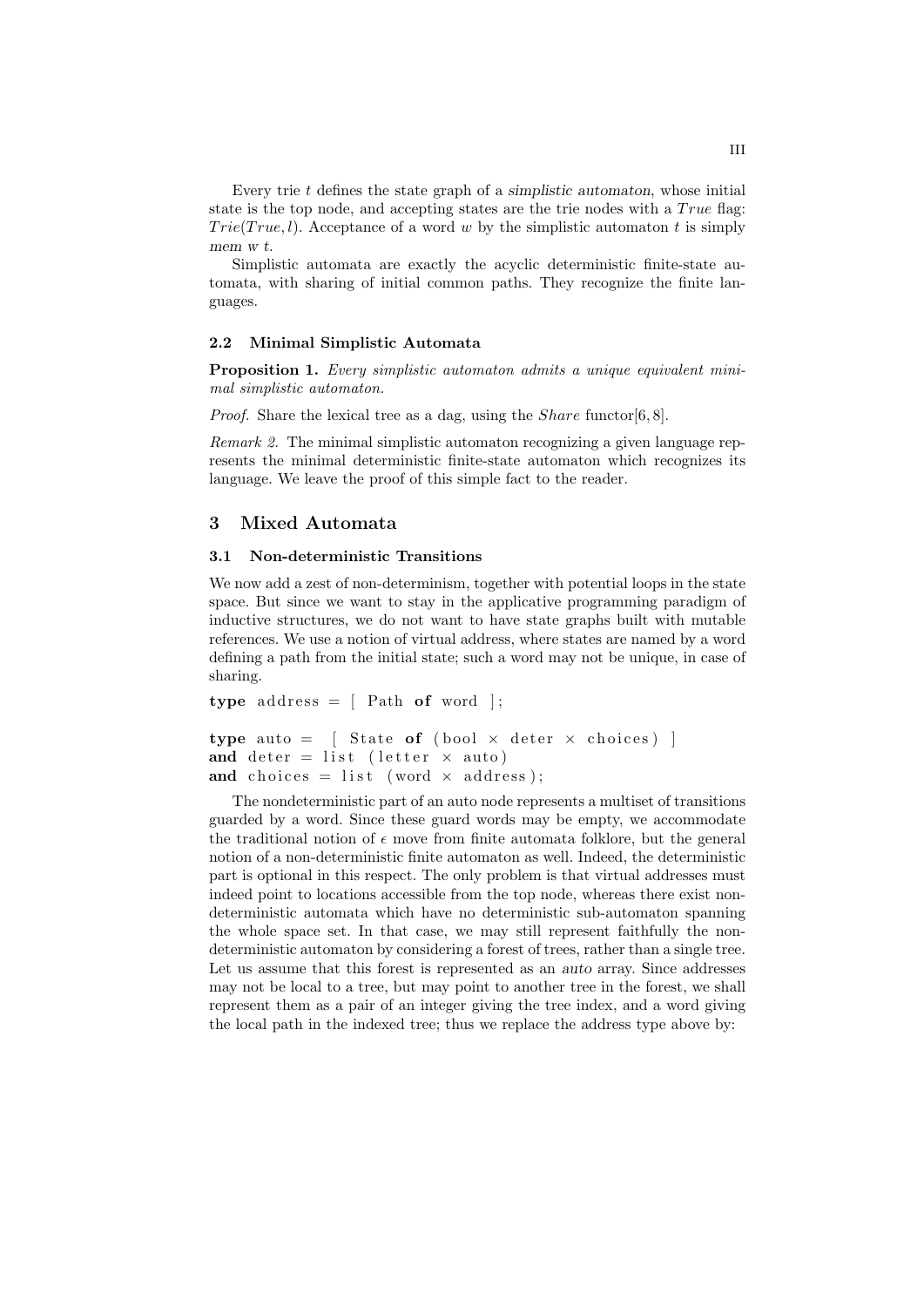type address =  $\left[$  Path of  $(int \times word)$  ;

The rest of the construction is the same as above, but now an automaton is given as an array of auto structures, together with the address of its initial state:

```
type auto = \int State of (bool \times deter \times choices) ]
and deter = list (letter \times auto)
and choices = list (word \times address);
```

```
type automaton = (array \text{ auto} \times address);
```
### 3.2 Minimal Mixed Automata

Mixed automata have minimal representations as well, obtained uniformly by sharing their structure. However, in general such minimal representations may not be unique. Indeed, there may be other ways of representing an equivalent mixed automaton yielding smaller structures in terms of numbers of nodes and/or edges.

Furthermore, our simplistic virtual address mechanism will prevent the recognition of equivalent terminal sub-automata. Consider for example the automaton corresponding to the regular expression  $AC^* + BC^*$ . Representing it as (in the unique-tree setting)

```
State (False, [(1, \text{State}(\text{True}, [] , [([3], \text{Path} [1]])))
                  ; (2, \text{State(True}, [] , [(3], \text{Path } [2]))]) , [] ;
```
does not allow any opportunity for sharing, even though the two internal nodes represent equivalent looping automata recognizing  $C^*$ , like in the recognizer for  $(A + B)C^*$  represented as

```
State (False, [(1, \text{State}(\text{True},[]), [([3], \text{Path} [1])])); (2, \text{State(True},[], [([3], \text{Path} [1]]))], [])
```
where now sharing will factor the  $C^*$  automaton.

#### 3.3 Bottom-up Addressing

In order to facilitate such terminal sharing, and avoid the inefficient traversal of the state space from the root of the initial trees in the forest, we enrich our virtual addresses with local addresses, represented with differential words [6, 8].

A differential word is a notation permitting to retrieve a word w from another word w' sharing a common prefix, as follows.

type delta =  $(int \times word);$ 

We compute the difference between w and w' as a differential word  $(|w1|, w2)$ where  $w=p.w1$  and  $w'=p.w2$ , with maximal prefix p. In ML, we compute diff w w', where:

IV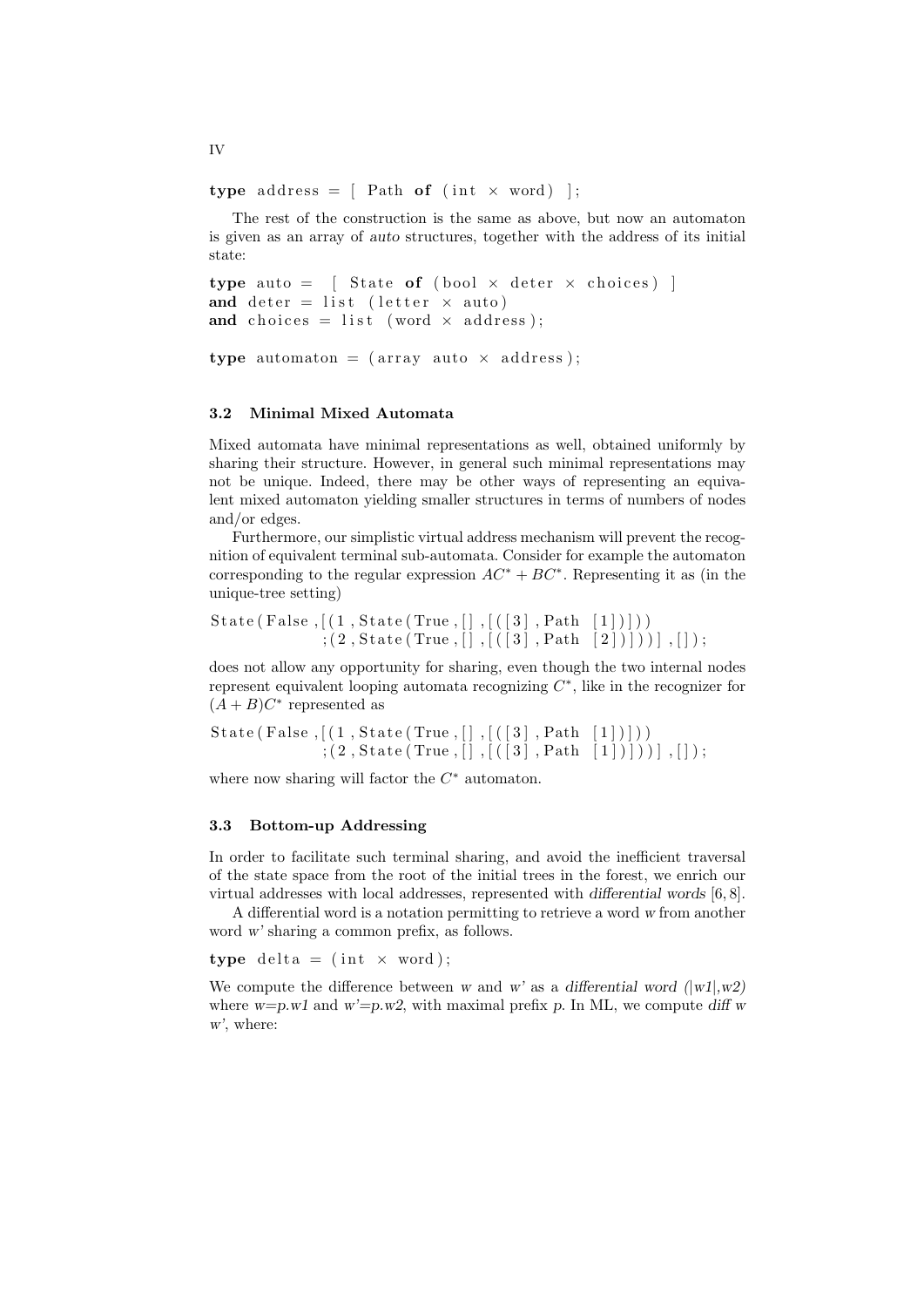```
value rec diff = fun
        [ ] \rightarrow fun x \rightarrow (0, x)\begin{bmatrix} \cdot & \cdot & \cdot & \cdot \\ \cdot & \cdot & \cdot & \cdot \\ \cdot & \cdot & \cdot & \cdot \end{bmatrix} as w \rightarrow fun
                 [ ] \rightarrow (List length w, [])
                 | [ c' :: r'] as w' \rightarrowif c = c' then diff r r
                           else (List.length w, w')]
        ] ;
```
Now w' may be retrieved from w and  $d=diff$  w w' as w'=patch d w, with:

```
value patch (n,w2) w =
  let p=truncate n (List.rev w) in unstack p w2;
```
where truncate  $n \leq x$  is a list library function, truncating the initial prefix of length n from a word w, and unstack appends the reverse of its first argument to its second.

Differential words denote the shortest path between two nodes in the spanning tree of the structure, as an integer telling how many steps up is the closest common ancestor, coupled with a word giving the path down. Now we authorize both global and local virtual addresses:

type address =  $\int$  Global of delta  $\vert$  Local of delta  $\vert$ ;

The mixed automaton type is defined as above, using this new *address* type. Global plays the rôle of Path above, and its argument type is recognized as isomorphic to delta, but different operations apply to global and local addresses. Thus the automaton above may now be represented as the tree:

State (False,  $[(1, \text{State}(\text{True},[]), [([3], \text{Local}(0,[]))]))$ 

 $\{ (2, \text{State}(\text{True}, [], [([3], \text{Local}(0, [])))]) \}$ 

which may then use a shared representation:

```
let loop = State (True, [] , [(1, . Local (0, []))]in State (False, [(1, loop); (2, loop)];
```
But using local addresses together with sharing raises the proper interpretation of such virtual addresses, since going up in a dag is not a well-defined notion. We need to keep a stack of accesses in the current deterministic state space, while we traverse it. This stack may be implemented as a list of *auto* nodes, or as an array of such values. In this last case we remark that global and local addresses are accessed by the same mechanism: indexing an array of state nodes, and then navigating down a local deterministic state space. For global addresses the array is the forest of mixed automata dags, for local addresses it is the local stack keeping the access context in the current dag. However, it is not clear that an array is better than a list, since when we store the state in a resumption set for non-determinism backtracking, we would have to copy the local access vector and not just store a reference to a unique mutable object. In the following for simplicity we choose the list implementation.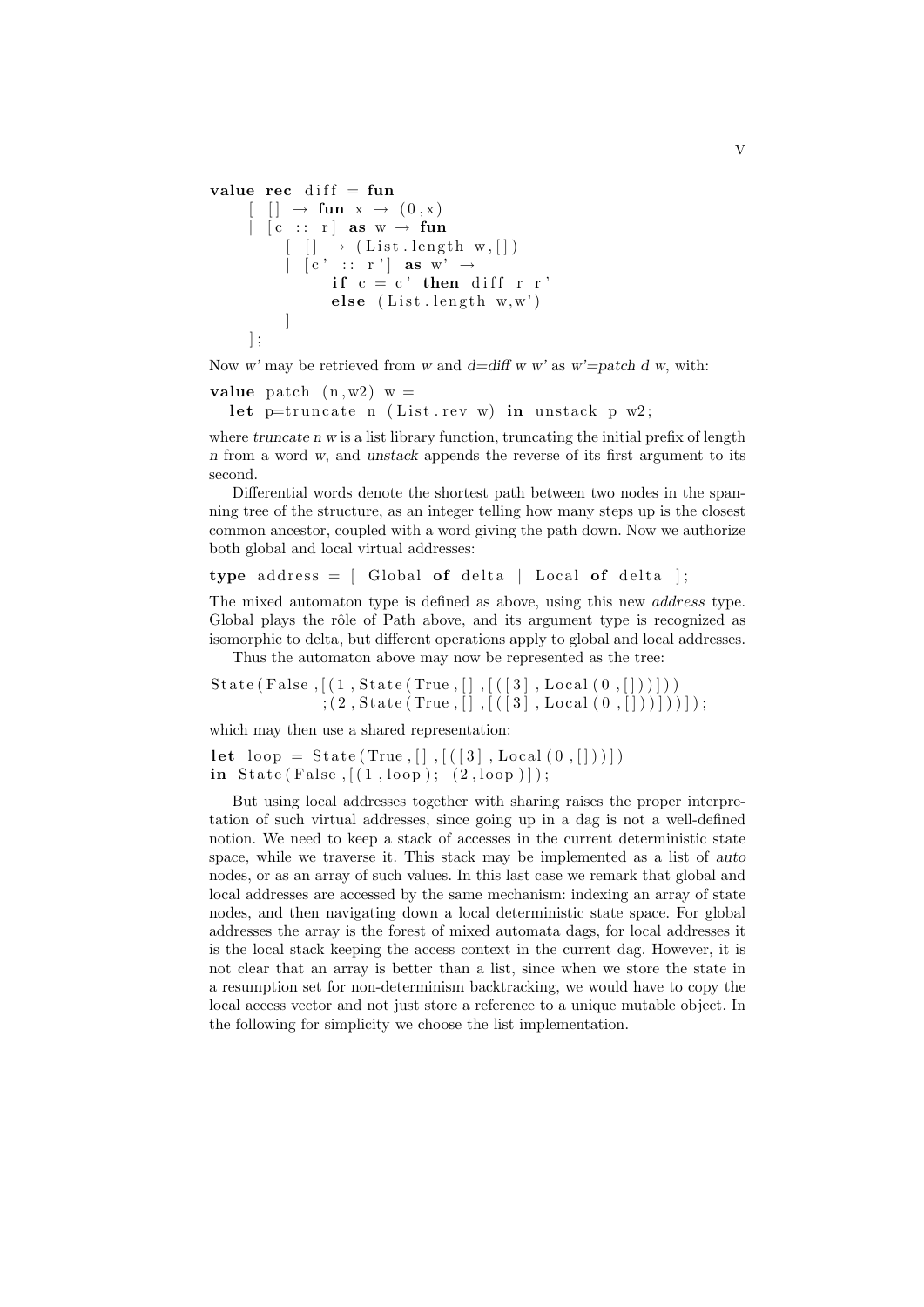### 4 A Recognizer for Mixed Automata

#### 4.1 Basic Operations

Let us sum up the current datatypes:

```
type delta = (int \times word)and address = \begin{bmatrix} Global of delta \end{bmatrix} Local of delta \begin{bmatrix} \cdot & \cdot & \cdot \\ \cdot & \cdot & \cdot \end{bmatrix}type auto = \int State of (bool \times deter \times choices) ]
and deter = list (letter \times auto)
and choices = list (word \times address);
```

```
type automaton = (array auto \times address);
```
The second component of an automaton is the (global) address of its initial state; by convention we could impose it to be  $(0, \|)$ , i.e. the top node of the first dag in the array, but for ease of composing automata descriptions it is better to leave the generality of addressing any state node.

We assume that our automata are well-formed, in the sense that addresses are meaningful: global addresses index within the size of the automaton array, and local addresses index the stack within its depth.

We assume given an automaton value (forest, init\_address) with forest an auto array, and init\_address=Global(init\_root,init\_path). The current state is represented as the current auto state node, plus the list states stacking the access path to it from the current root node.

Here is the way we access the automaton in its deterministic component, given an input letter:

```
value access state letter =match state with
    \lceil State(., deter, .) \rightarrow List. assoc letter deter ];
```
Two operations on the access stack are provided: pop, which takes as argument a natural number, and push, which takes as argument an access word:

```
value rec pop state states n =if n=0 then (state, states) else match states with
      [ ] \rightarrow raise Path-error
      \vert [ s :: up ] \rightarrow pop s up (n-1)
      ] ;
value rec push state states = fun
  [ ] \rightarrow (state, states)
    \lceil letter :: rest \rceil \rightarrowlet new state = access state letter in
    push new state [state :: states] rest
  \vert;
```
VI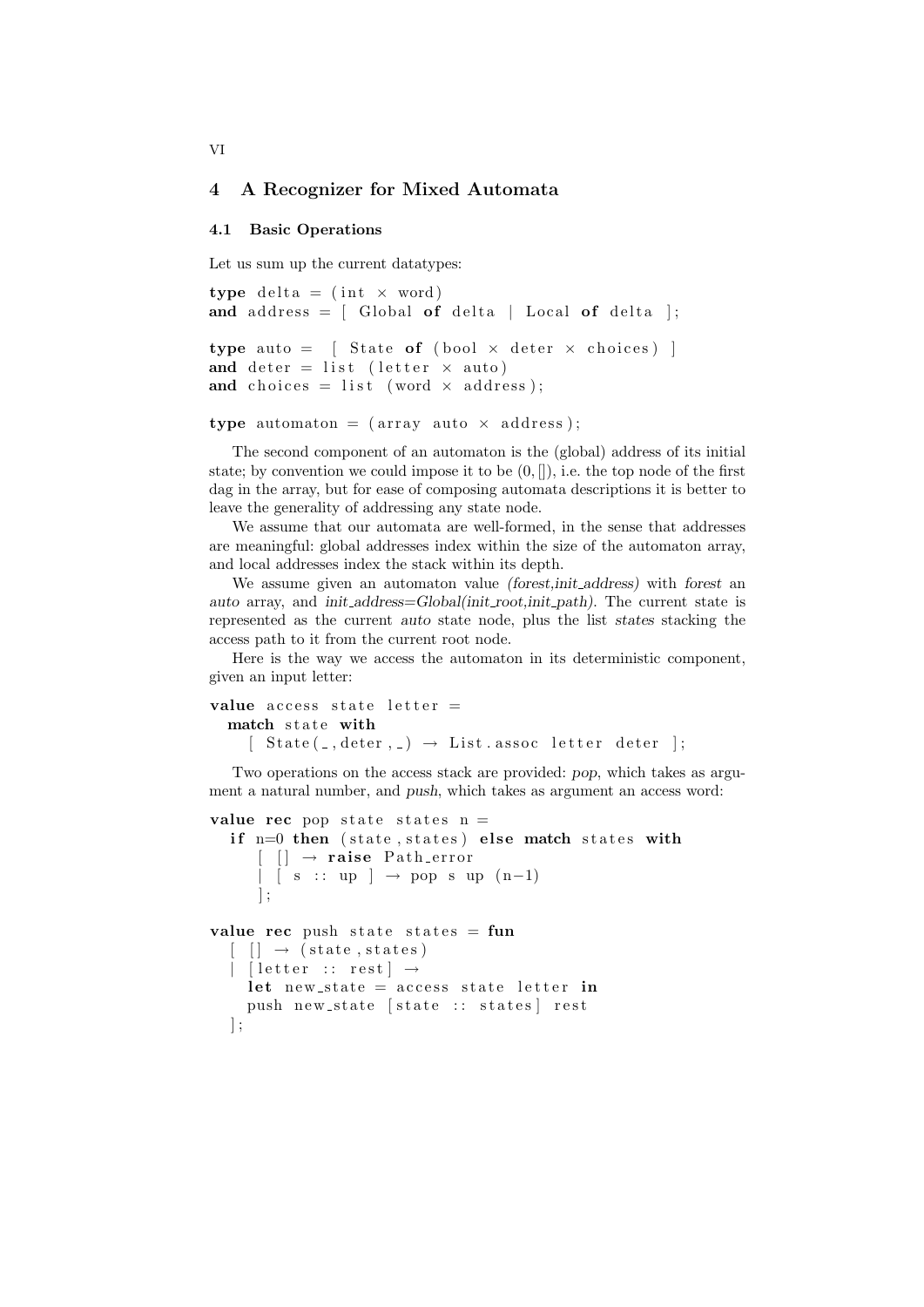The next function executes a transition defined by its address argument:

```
value transition state states = fun
   Global(n, w) \rightarrow push forest.(n) [ ] w
   Local(n, w) \rightarrow let (s, ls) = pop state states nin push s ls w
 ] ;
```
Note that we assume that the automaton description is consistent, in the sense that all addresses are meaningful (i.e. access will never fail).

The next service routine checks the prefix relation between words; the following one advances the input tape by  $n$  characters;

```
value rec prefix u =match u with
                   \lceil \quad \rceil \rightarrow \text{True}| \quad [a : : r] \rightarrow \text{match} \ \text{v} \ \text{with}[ \begin{array}{ccc} \end{array} \begin{array}{ccc} \end{array} \begin{array}{ccc} \end{array} \begin{array}{ccc} \end{array} \begin{array}{ccc} \end{array} \begin{array}{ccc} \end{array} \begin{array}{ccc} \end{array} \begin{array}{ccc} \end{array} \begin{array}{ccc} \end{array} \begin{array}{ccc} \end{array} \begin{array}{ccc} \end{array}| [ b :: s] \rightarrow a=b && prefix r s
                                       ]
                  ] ;
```

```
value rec advance n w = if n = 0 then welse advance (n-1) (List.tl w);
```
#### 4.2 The Reactive Engine

We represent the input as a word and a backtrack state as a tuple storing a partial input, the current state, the access stack of states, and a list of nondeterministic choices. Finally, a resumption is a set of backtrack states, which in a first approximation we represent as a list:

type input = word and states = list auto;

```
type backtrack = (input \times auto \times states \times choices)
and resumption = list backtrack;
```
#### exception Finished;

The reactive engine takes as arguments an input tape, a resumption, the current state, and its access stack.

```
value rec react input res state states = match state with
  \left[ State(b, det, choices) \rightarrow(* we try the deterministic space first *)let deter cont = match input with
           \lceil \rceil \rightarrow backtrack cont
           | [ letter :: rest ] \rightarrow
```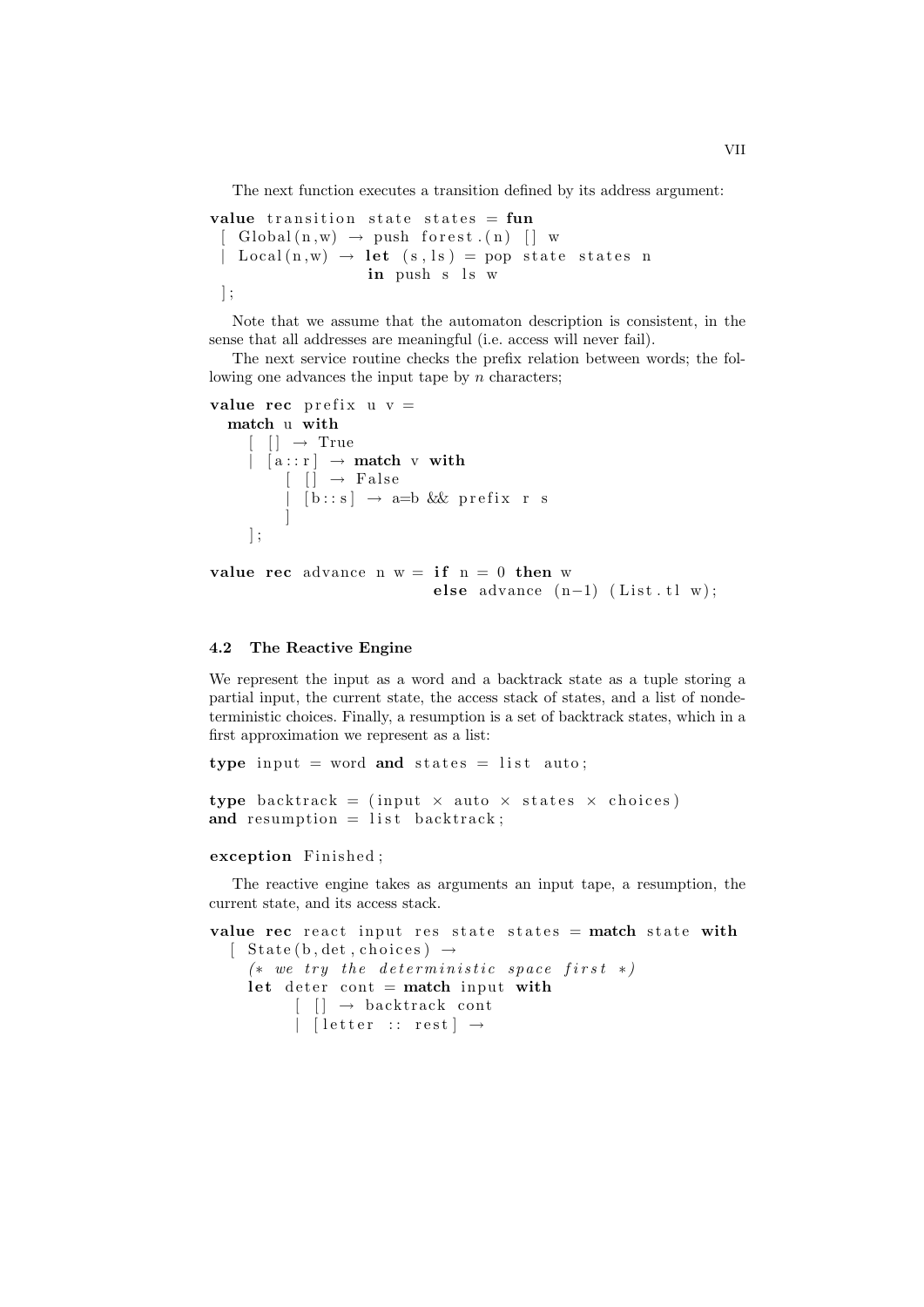```
try let state ' = List. assoc letter det
           and states ' = [ state :: states ] in
           react rest cont state ' states '
       with \lceil Not_found \rightarrow backtrack cont \lceil] in
    let res ' = if choices = \vert then res
         else ((input, state, states, choices) :: res) in
    if b then if input =[] then res' (* solution *)else deter res'
    else deter res'
   ]
and backtrack = fun
  \lceil \ \rceil \rightarrow raise Finished
    [(input, state, states, choices) :: res] \rightarrowchoose input res state states choices
   ]
and choose input res state states = fun
    [ ] \rightarrow backtrack res
    [(w, addr) : : ch] \rightarrowlet res ' = [(input, state, states, ch) :: res] in
    if prefix w input then
       let input' = advance (List.length w) inputand (state ', states ') = transition state states addr
       in react input 'res 'state 'states'
    else backtrack res'
  \vert ;
```
Now, recognizing an input word is just calling the reactive engine on the appropriate initial situation:

```
value recographic w =let (init_state, init_states) =
      push forest. (init_root) [] init_path in
  try let z = react w || init state init states in True
  with [ Finished \rightarrow False ];
```
It is an easy exercise to prove that recognize always terminate, provided there is no  $\epsilon$  move in the automaton description, i.e. if every choice  $(w, a)$  is such that w is not empty. Furthermore, it will return True if and only if its argument belongs to the language generated by the automaton, using the standard notions. We shall actually see stronger versions of these properties below, when we extend the recognizer to a generator of transductions.

We remark that the automaton favors the deterministic transitions over the non-deterministic ones; this is significant for the following extension. We also remark that returning the resumption as the final result is useless when one is just interested in recognition, but is needed when one wants to enumerate all solutions, as we shall see.

VIII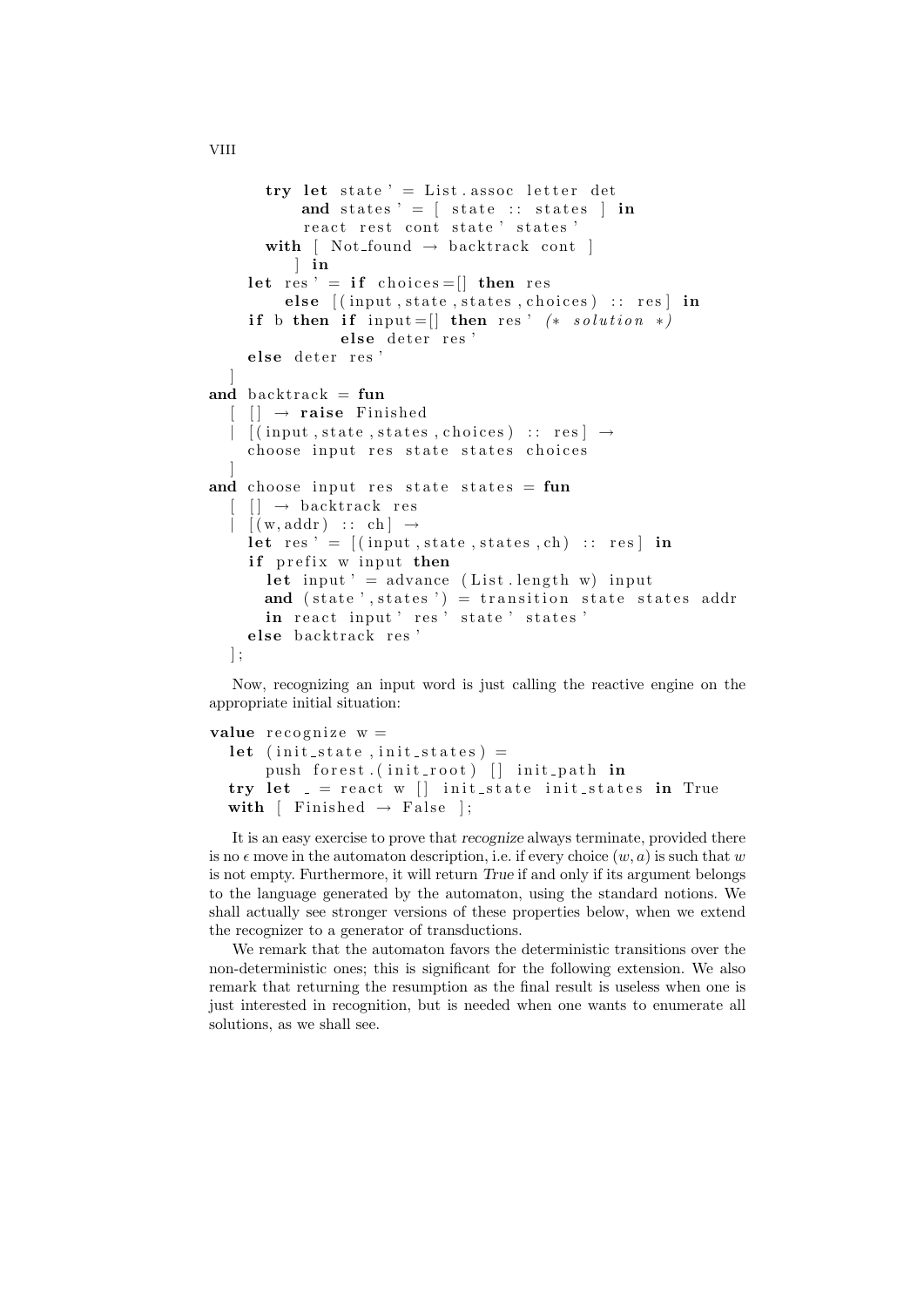## 5 Mixed Transducers

It is easy to extend our mixed finite automata to mixed transducers, equipped with an output tape in addition to the input tape. Output words label the nondeterministic transitions. We give the corresponding datatypes and algorithms below. The type address is the same as above, as well as the service routines prefix, advance and transition.

### 5.1 A Transducing Engine

```
type input = word and output = word;
type trans = [ State of (boolxdeterxchoices) ]
and deter = list (letter\timestrans)
and choices = list (input×output×address)
and states = list trans;
type transducer = (array trans \times address);
type backtrack = (input×output×trans×states×choices)
and resumption = list backtrack;
```
### exception Finished;

The reactive engine takes as arguments an input tape, an output tape, a resumption, the current state and its access stack;

```
value rec react input output res state states =match state with
  \left[ State(b, det, choices) \rightarrowlet deter cont = match input with
            \begin{bmatrix} \end{bmatrix} \rightarrow backtrack cont
           | [ letter :: rest ] \rightarrowtry let state ' = List. assoc letter det
            and states ' = \left[ \right. state :: states \left. \right] in
            react rest output cont state ' states '
       with \lceil Not-found \rightarrow backtrack cont \lceil] in
     let res' =
       if choices = \vert then res
        else [(input, output, state, states, choices) :: res] inif b then if input = [ then (output, res')
                  else deter res'
     else deter res'
   ]
and backtrack = fun
```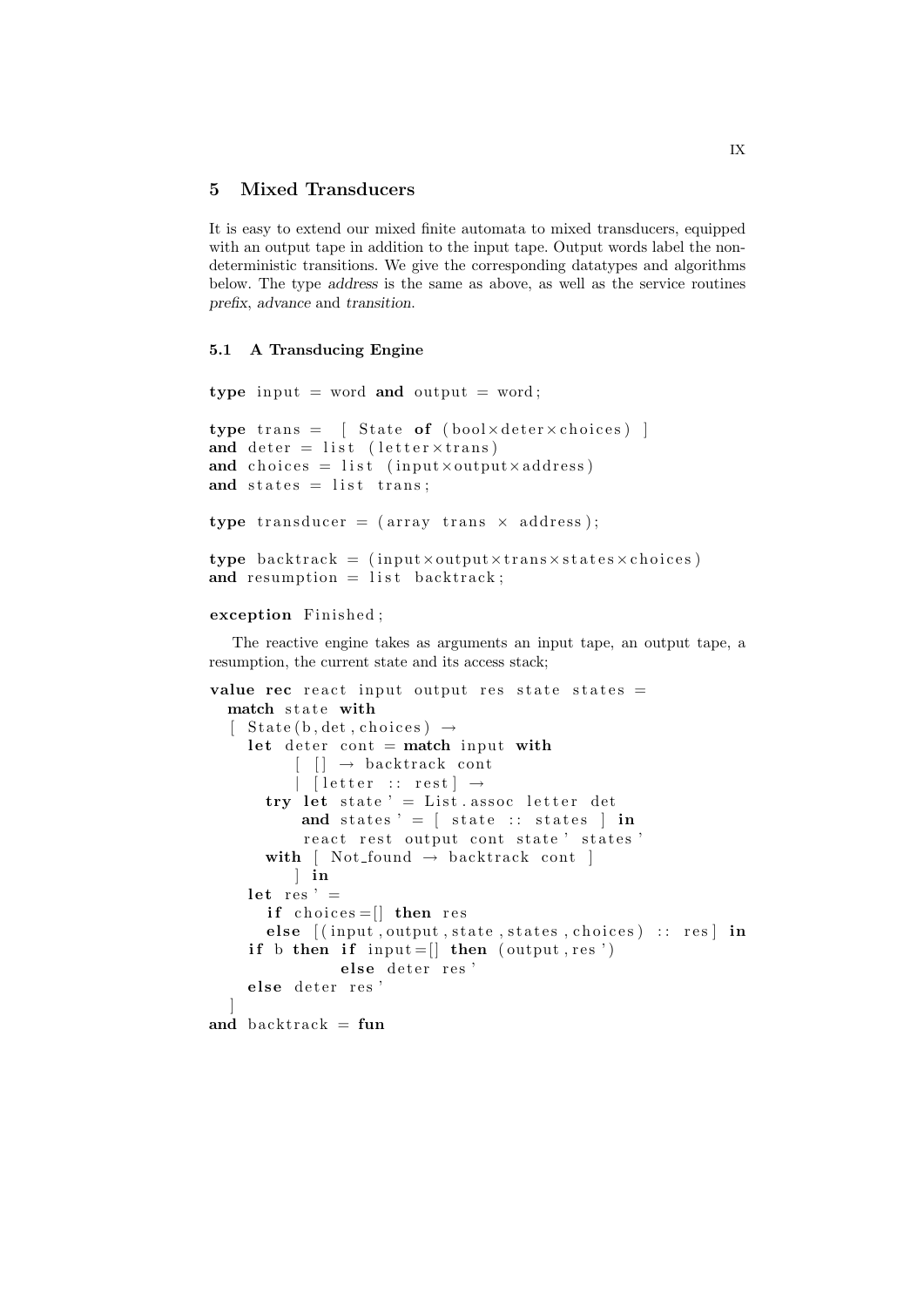```
\lceil \ \ \rceil \rightarrow raise Finished
   \vert [(input, output, state, states, choices) :: res \vert \rightarrowchoose input output res state states choices
   ]
and choose input output res state states = fun
   \lceil \rceil \rightarrow backtrack res
   \begin{bmatrix} \text{[} \text{inp} \text{, out} \text{, addr} \text{] } \text{ } \therefore \text{ } \text{ch} \text{]} \end{bmatrix}let res ' = [(input, output, state, states, ch) :: res] in
      if prefix inp input then
        let input ' = advance (List length inp) input
        and (state ', states ') = transition state states addr
        and output ' = unstack out output in
        react input ' output ' res ' state ' states '
      else backtrack res'
   \vert ;
```
Now, transducing an input word is just calling the reactive engine from the appropriate initial situation:

```
value transduce w =let (init_state, init_states) =
        push forest. (init_root) [] init_path in
  let (out, res) = react w \begin{bmatrix} \end{bmatrix} \begin{bmatrix} \end{bmatrix} init_state init_states
  in List.rev out;
```
This algorithm returns an output word if its argument is recognized by the transducer; otherwise it raises the exception Finished.

### 5.2 A Transducing Coroutine

Of course there may be several solutions to the transducing problem, and this is the rationale of the resumption component res' returned by react.

The process backtrack may thus be used in coroutine with a solution printer. Assuming a service routine *print\_out* which prints solutions with their rank, we thus define

```
(*\; \; resume \; : \; resumption \; \rightarrow \; int \; \rightarrow \; resumption \; * )value resume res n =let ( output, res ') = backtrack res
  in do { print_out n (List.rev output); res' };
value init\_trans w =let (init-state , init-state ) =push forest. (init_root) [] init_path in
  let (output, res) = react w [] [] init_state init_states
  in do { print_out 1 (List.rev output); res };
```
value  $transduce$ -all sentence  $=$ 

```
X
```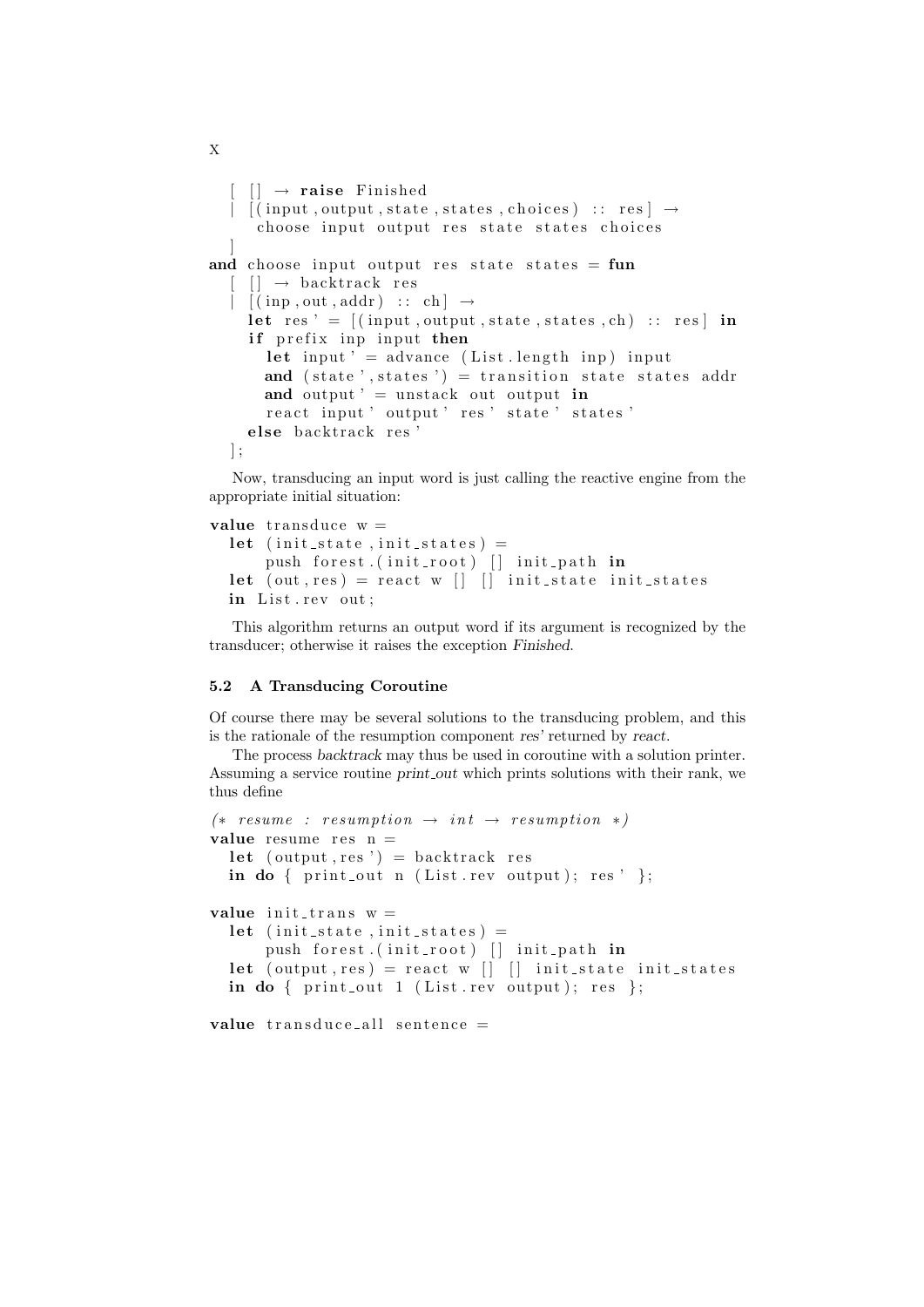```
try let res = init_trans sentence in restore res 2where rec restore res n =let res ' = resume res n in
    restore res<sup>'</sup> (n+1)with [ Finished \rightarrow () ];
```
Many variations are possible. For instance, the choose routine may choose at wish among its choices multiset, instead of using a stack discipline. Indeed this choice may be guided by a priority weight associated with the non-deterministic transitions of the automaton, possibly computed by a training pre-processing; similarly, backtrack may choose among the backtrack multiset according to some selection strategy.

Also remark that we chose to make output transitions only on the nondeterministic arcs. This is in keeping with the view that the main part of our transducers consists in the deterministic automaton skeleton, but certain applications may warrant to allow output actions on the deterministic transitions as well. Also note that the output word is a stack, which should be reversed to yield the word result as a list of characters. Actually, the update

 $output' = unstack out output$ 

could be replaced by a more informative construction of an output list documenting the output events and not just linearizing their trace:

 $output' = [out :: output]$ 

but this introduces an asymmetry between input and output which suggests extending our construction to tree automata. We shall not develop further this remark in the current paper.

#### 5.3 Termination

**Definition 1.** If res is a resumption, we define  $\chi$ (res) as the multiset of all  $\chi(back)$ , for back a backtrack value in res, where  $\chi(in, out, st, sts, ch) = \langle |in|, |ch|\rangle$ .

χ defines a well-founded ordering, with the standard ordering on natural numbers, extended lexicographically to triples for backtrack values and by multiset extension [3] for resumptions.

We now associate a complexity to every function invocation. First χ(react in out res st sts) = {h|in|, κi} ⊕χ(res), where ⊕ is multiset union, and  $\kappa = 1 + |P|$ , with P the maximum number of non-deterministic transitions over all nodes. Then  $\chi$ (choose in out res st sts ch) = { $\langle |in|, |ch| \rangle$ }  $\oplus \chi$ (res). Finally we take  $\chi$ (backtrack res) =  $\chi$ (res).

We say that the transducer is strict iff there is no  $\epsilon$  move in its description, *i.e.* every choice  $(w, a)$  is such that w is not empty.

**Proposition 2.** If the transducer is strict, every call to backtrack(cont) either raises the exception Finished, or else returns a value (out, res) such that  $\chi(res)$  $\chi (cont).$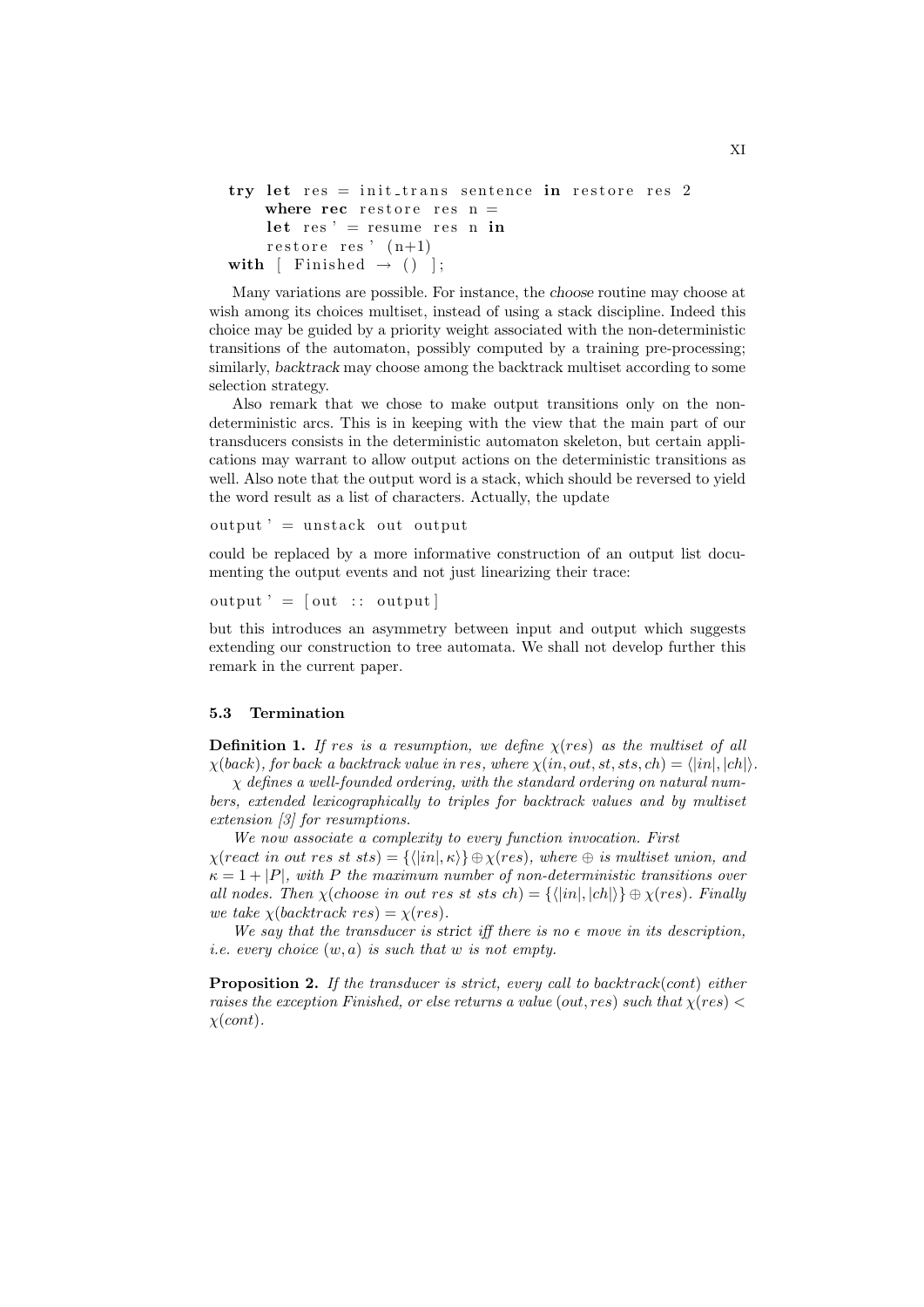*Proof.* By nœtherian induction over the well-founded ordering computed by  $\chi$ . It is easy to show that every function invocation decreases the complexity, we leave the details to the reader.

Corollary 1. Under the strictness condition, resume always terminates, either raising the exception Finished, or returning a resumption of lower complexity than its argument. Therefore transduce all always terminates with a finite set of solutions.

Corollary 2. Since we used a multiset complexity, invariant by permutation of the backtrack values in resumptions, we have actually proved the above results for a more abstract algorithm, where resumptions are not necessarily organized as sequential lists, but may be implemented as priority queues where elements are selected by an unspecified strategy or oracle. Thus these results remain for more sophisticated management policies of non-deterministic choices, obtained for instance by training on some reference annotated corpus.

We believe the use of multiset ordering is an important general technique for proving the termination of non-deterministic processes.

#### 5.4 Remarks

Sharing the state space consists in iterating bottom-up traversal with the Share functor [6] for all the roots of the forest. Remark that because of local addresses, such sharing goes beyond building an explicit smaller state graph, since local addresses are really description functions for the corresponding transitions, rather than mere pointers. This is reminiscent of the BDD techniques for representing succinctly boolean diagrams.

The variable states holds the access stack in the current state component. We could also keep the sequence of letters defining the current transition context in a companion path stack. This is useful for instance for generating output of copying transducers. It is shown for instance in [6] how to recognize the language  $L^+$  of sequences of words from a lexicon L, with a transducer which outputs all "unglueing" solutions. Here the backtrack stack holds pairs (input,output), where *output* keeps the local transition context. Another example is lemmatization. We may for instance store all plural forms in a trie, with accepting nodes holding as annotation the differential word addressing the singular form. Note that when we share this structure, all regular plurals (in a language such as French or English, where regular plurals just affix an 's' to their singular stem) are shared as one success node saying "my singular form is one level up on this access path".

More generally, we may define automata structures with various decorations, augmenting the acceptance boolean and the non-deterministic transitions with other values. And the reactive engine may recurse with other parameters. In this way we get away from the simple paradigm "automaton as a machine" to a more general paradigm "automaton state space as a pattern for a reactive process".

XII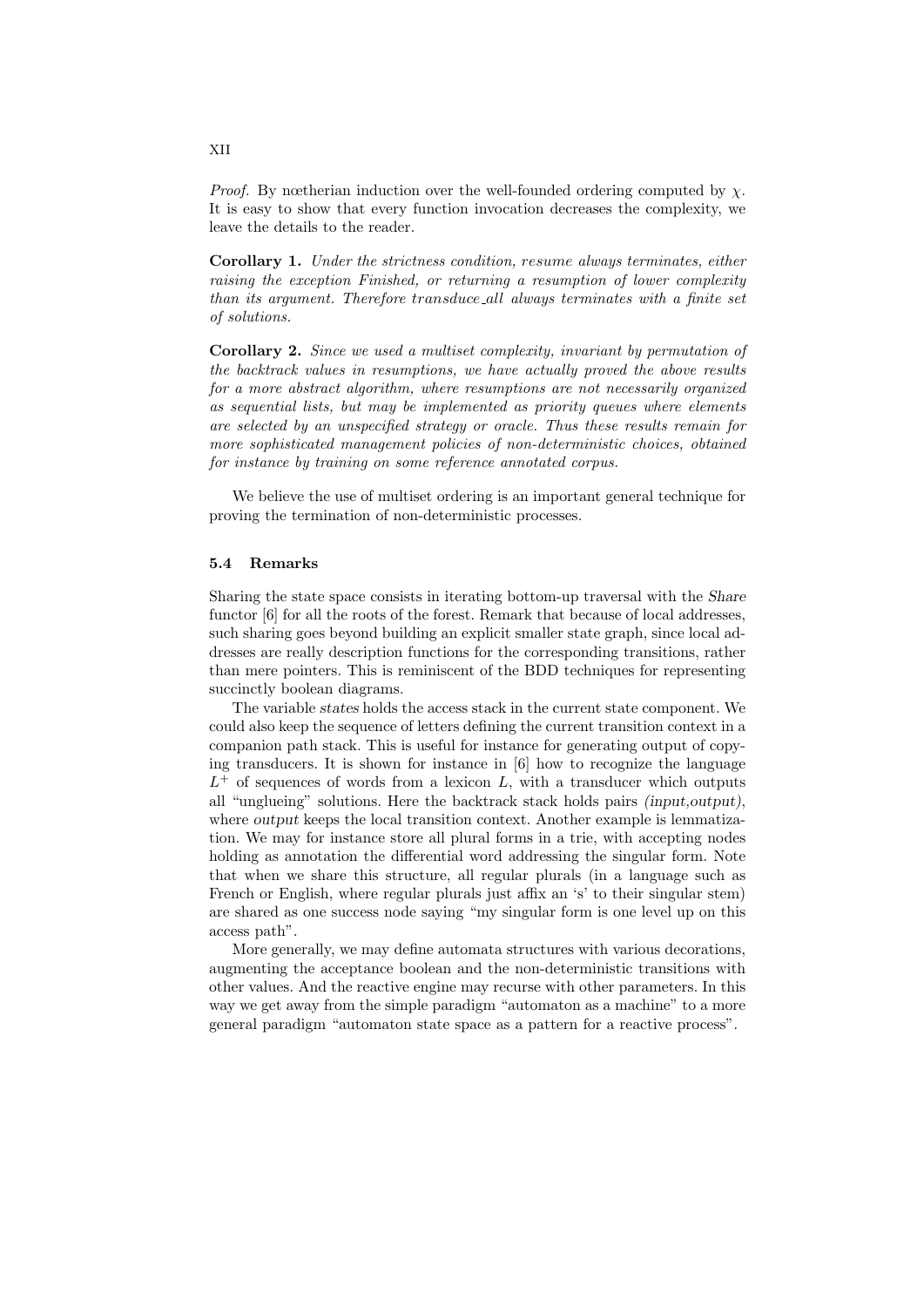An important extension of the present construction would be to abstract from the simple view of an automaton as a pair of its state space with the address of its initial state to a more modular view adding as third component a context continuation. There could be several continuation constructors: one used to start an automaton, another one to iterate the current automaton, the outer one to check that the input tape is exhausted. The reactive engine would get an extra argument, keeping the current automaton descriptor. On encountering the acceptance boolean, the current continuation would give rise to adding appropriate resumptions to the backtrack stack. This generalisation is crucial to the design of a modular compiler from regular expressions to mixed automata. We shall not develop this idea further in the current paper.

### 6 Applications

Finite-state methods are ubiquitous in computing; they are used in compilation, in circuit design, in computational linguistics, among other applications. In this last area, transducers are used to implement various regular relations in phonology and morphology toolkits. Our simplistic automata may be used to represent computer lexicons. The idea of differential words is used in [6] to represent in a compact way a flexed forms lexicon, in such a way that morphological functions are reversible, yielding directly a lemmatizer.

It is explained in [6] how to describe finite state automata and transducers as lexicon morphisms. As an instance, a sandhi analyser for the Sanskrit language is presented. It is shown that the method is sound and complete, and generates a finite number of solutions, using multiset ordering for its termination [3]. This example exhibits an impressive compression rate, since an automaton of 200000 states is shrunk to a shared structure of 7500 nodes.

We have abstracted from that work the present methodology of mixed automata and transducers. We believe that these structures are useful compromises between deterministic automata and non-deterministic transducers, amenable to uniform minimization by sharing, since their state spaces are completely applicative inductive datatypes.

### Conclusion

We presented a methodology for describing finite-state automata and transducers in a completely applicative fashion, where a deterministic trie skeleton is decorated by attributes which store non-deterministic choice points, loops, and output transitions. There are no explicit references, and virtual addresses are of two kinds, bottom-up local references through an access stack, and top-down global accesses through the vector holding the state forest.

We believe that this structure is a useful compromise between completely deterministic, and general non-deterministic automata representations. In applications to computational linguistics, specially, there is a natural underlying main deterministic automaton, namely lexicon lookup. Many phonological and